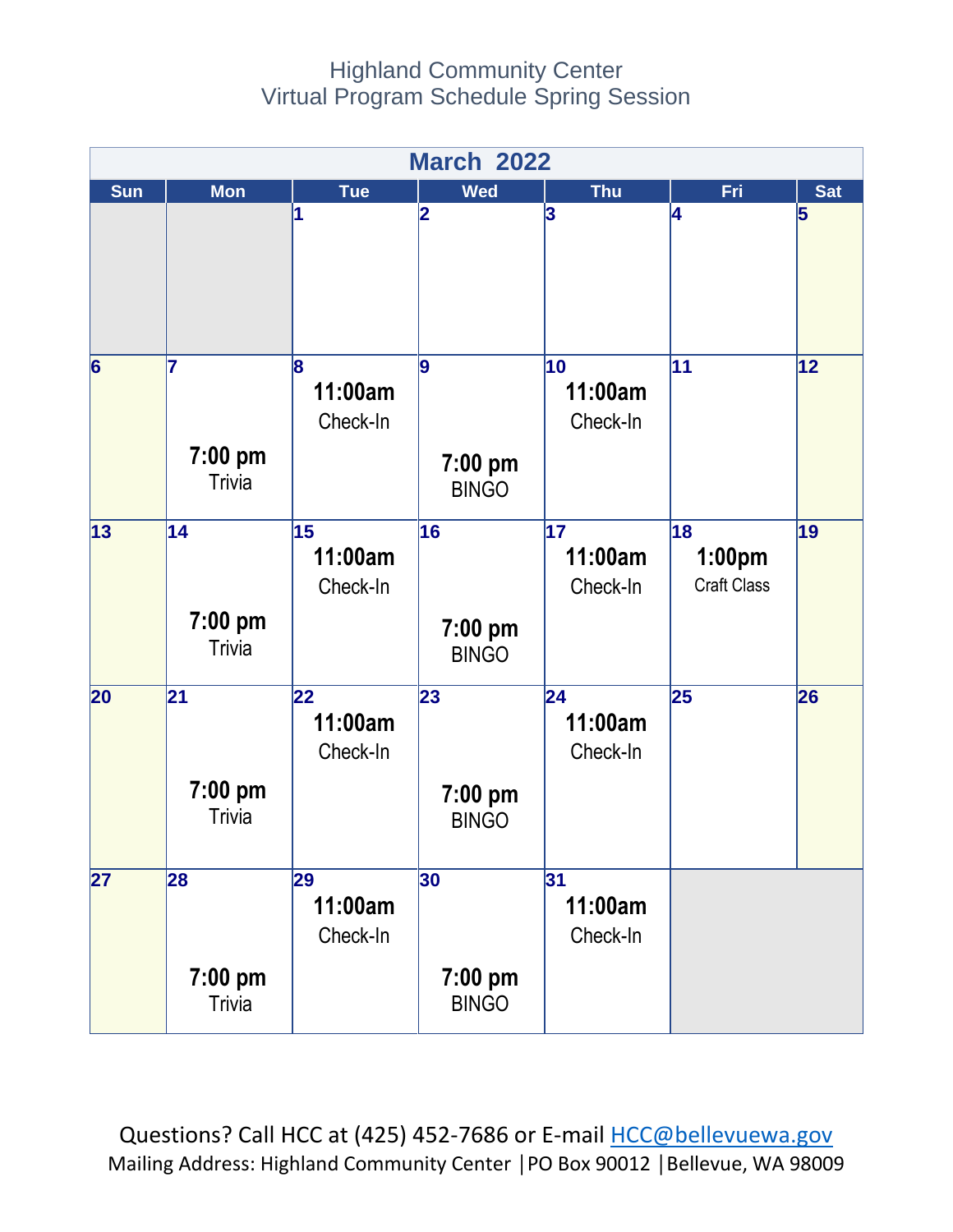## Highland Community Center Virtual Program Schedule Spring Session

| <b>April 2022</b>       |                                  |                           |                                 |                           |                                    |            |
|-------------------------|----------------------------------|---------------------------|---------------------------------|---------------------------|------------------------------------|------------|
| <b>Sun</b>              | <b>Mon</b>                       | <b>Tue</b>                | <b>Wed</b>                      | <b>Thu</b>                | Fri                                | <b>Sat</b> |
|                         |                                  |                           |                                 |                           | 1<br>1:00pm<br><b>Craft Class</b>  | 2          |
| $\overline{\mathbf{3}}$ | 4<br>7:00 pm<br>Trivia           | 5<br>11:00am<br>Check-In  | 6<br>$7:00$ pm<br><b>BINGO</b>  | 17<br>11:00am<br>Check-In | 8                                  | 9          |
| 10                      | 11<br>$7:00$ pm<br><b>Trivia</b> | 12<br>11:00am<br>Check-In | 13<br>$7:00$ pm<br><b>BINGO</b> | 14<br>11:00am<br>Check-In | 15<br>1:00pm<br><b>Craft Class</b> | 16         |
| 17                      | 18<br>7:00 pm<br><b>Trivia</b>   | 19<br>11:00am<br>Check-In | 20<br>$7:00$ pm<br><b>BINGO</b> | 21<br>11:00am<br>Check-In | 22                                 | 23         |
| 24                      | 25<br>7:00 pm<br><b>Trivia</b>   | 26<br>11:00am<br>Check-In | 27<br>$7:00$ pm<br><b>BINGO</b> | 28<br>11:00am<br>Check-In | 29<br>1:00pm<br><b>Craft Class</b> | 30         |

Questions? Call HCC at (425) 452-7686 or E-mail [HCC@bellevuewa.gov](mailto:HCC@bellevuewa.gov) Mailing Address: Highland Community Center │PO Box 90012 │Bellevue, WA 98009